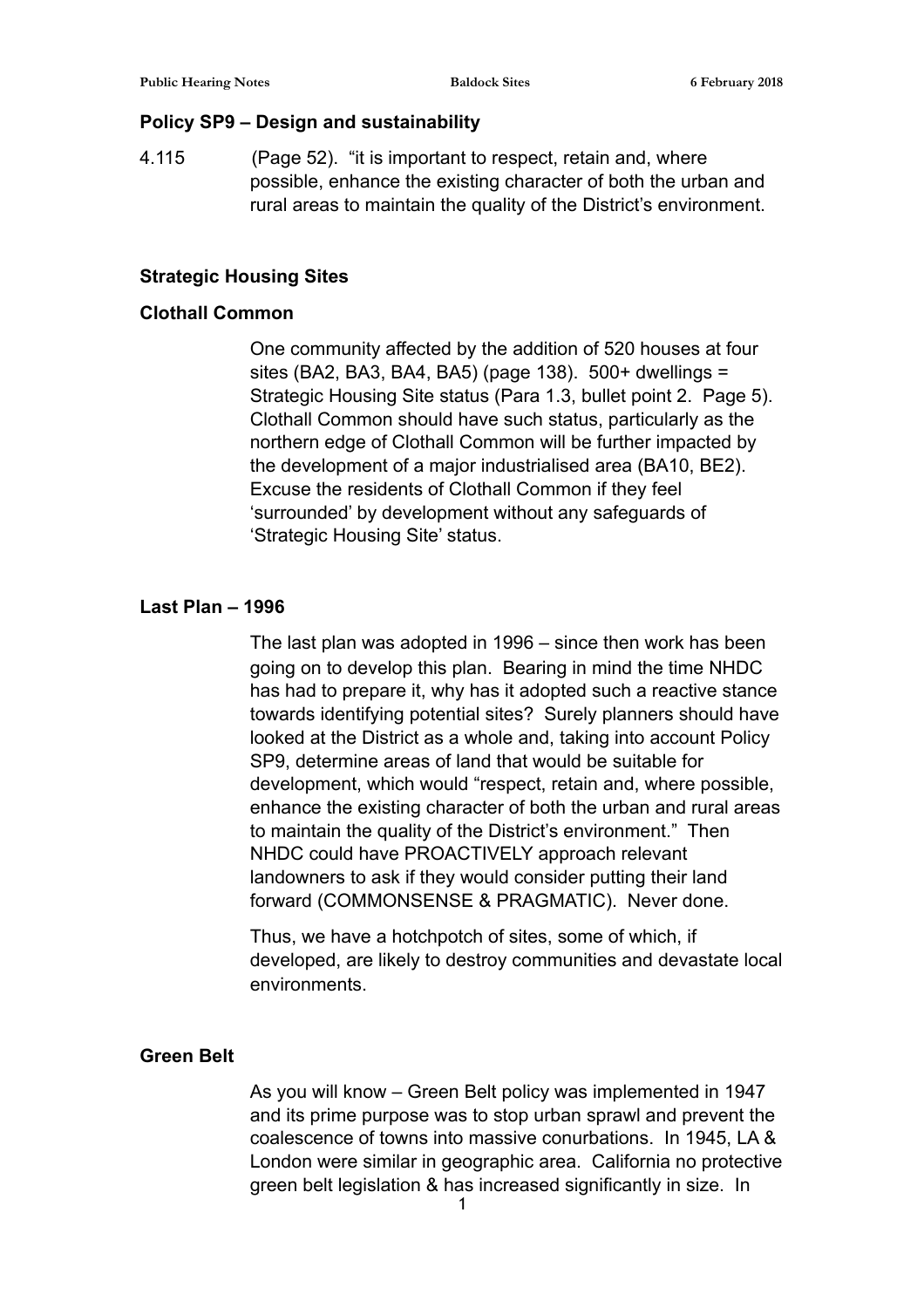fact, today, if London had increased in size alongside LA, it would spread from Bedford in the north, to Brighton in the south. Don't say it couldn't happen here – it already is. The plan adopts a pragmatic approach to greenbelt and states that the size is actually increased. That is simply moving areas as a matter of expediency and is rather like building a football stadium in the middle of Dartmoor and recovering that lost moorland by designating a similar area in the middle of Exeter as National Park. It may look good on paper, but is unlikely to fulfil its original purpose.

## **North Baldock BA1**

Looking at BA1.this site looks to provide 2,800 homes; it is far and away the largest single site in the Plan and is bolted onto the oldest and most historic town in North Herts. As it stands it will devastate the character and environment of Baldock and my first premise is that it is far too large to be sustainable. I have gone into this argument at length in my written submission, so do not propose to repeat it here.

But if you do consider the site should remain largely unchanged as far as its size is concerned, I invite you to consider the following:

The southern edge of the site BA1 currently abuts the northern part of the town, surrounding the Salisbury/Bygrave Road area and extending as far as the southernmost tip of Bygrave.

Why not move the whole site northwards, as far as Newnham Road, while retaining a similar area? This would create a ribbon of greenbelt between the Garden Village of North Baldock and increase the gap between the new development and Bygrave, enabling the greenbelt to do what it was originally intended to do – prevent coalescence of communities.

The new development would be superbly placed to take advantage of access to the A1 and A505, without tempting its residents to go through the already congested town of Baldock. NHDC have already publicly stated that they are in favour of introducing 'Garden Towns & Villages' into its planning strategy, which will be incorporated into the next Local Plan. Opportunity to do this now?

I have spoken to the owners of the land (Jonathan Northern) who tells me that they spoke to NHDC as long ago as ten years and stated that they would not speculatively put forward land for development, but were prepared to work with the Council to